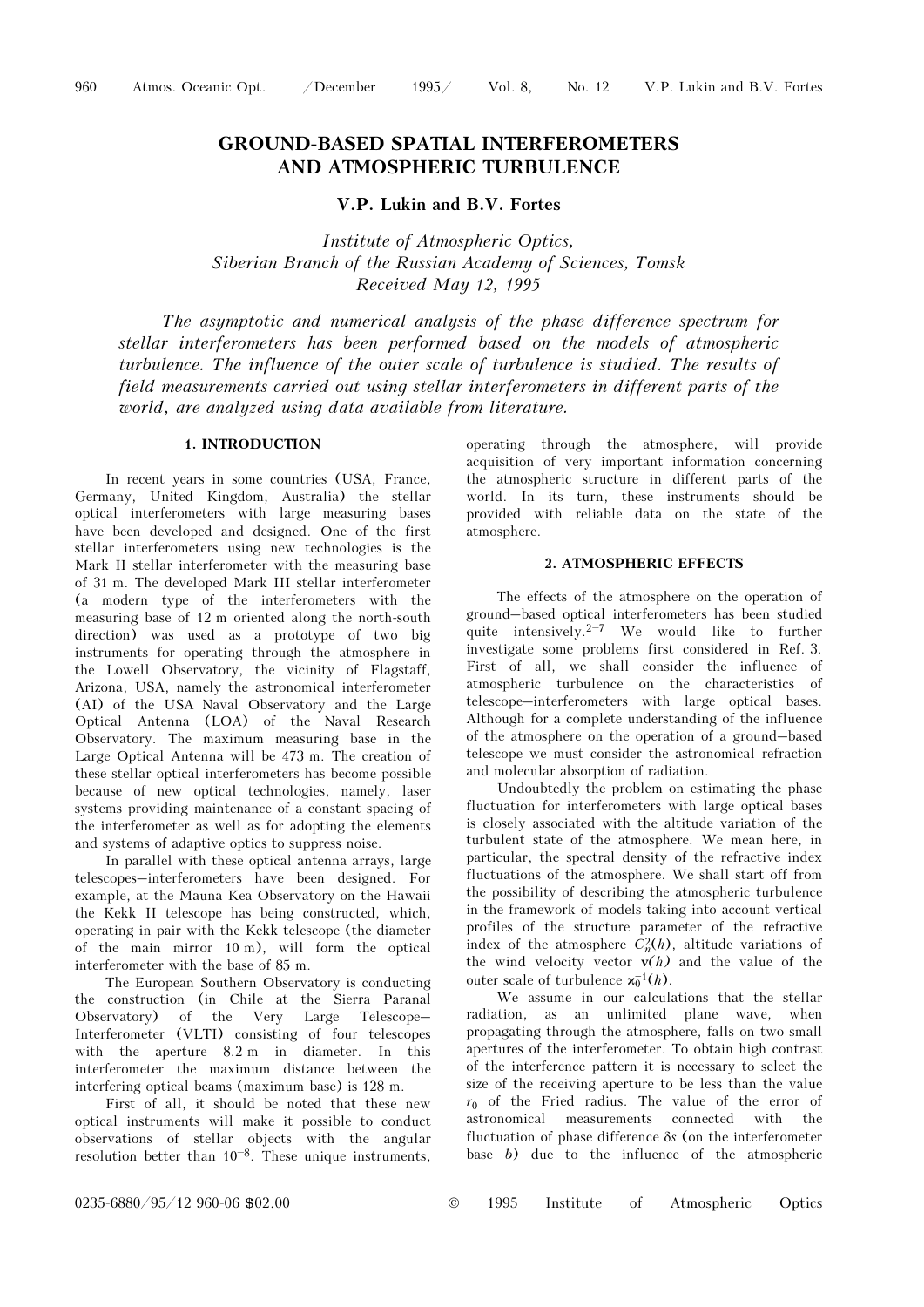turbulence is described8 via the time spectral density of the phase difference fluctuations:

$$
W_{\delta s}(f) = 16 \pi k^2 \int_0^L d\xi \iint d^2 \mathbf{x} \, \Phi_n(\mathbf{x}, \xi) \times
$$
  
 
$$
\times [1 - \cos(\mathbf{x} \, \mathbf{b})] \int_0^\infty d\tau \cos(\mathbf{x} \, \mathbf{v} \, \tau) \cos(2 \pi f \, \tau) , \qquad (1)
$$

where f is the frequency;  $\xi$  is the integration variable along the atmospheric path,  $k = 2\pi/\lambda$  is the wave number of radiation,  $\Phi_n(\mathbf{x},\xi)$  is the spectral density of the atmosphere refractive index fluctuations, b is the radius-vector characterizing the value and orientation of the interferometer base, v is the vector of wind velocity. In the below calculations we shall use the following property of the Dirac δ-function

$$
\int_{0}^{\infty} d\tau \cos(2 \pi f \tau) \cos(\mathbf{x} \mathbf{v} \tau) =
$$
  

$$
= \frac{\pi}{2} [\delta(2\pi f - \mathbf{x} \mathbf{v}) + \delta(2\pi f + \mathbf{x} \mathbf{v})],
$$
 (2)

and assume that the spectrum of  $\Phi_n(\mathbf{x}, \xi)$  is isotropic for all scales  $|\mathbf{x}|$  of turbulent inhomogeneities.

Let us introduce into the consideration the angle  $\alpha$ between the vectors **v** and **b**. Let the running angle<br>between the vectors **x** and **v** be designated by  $\varphi$ , then<br> $\delta(\mathbf{x} \mathbf{v} \pm 2\pi f) = (\mathbf{x} \ v)^{-1} \delta(\cos\varphi \pm 2\pi f / \mathbf{x} \ v)$ . between the vectors  $\times$  and **v** be designated by  $\varphi$ , then

$$
\delta(\mathbf{x}\,\mathbf{v}\pm 2\pi f)=(\mathbf{x}\,\mathbf{v})^{-1}\,\delta(\cos\varphi\pm 2\pi f/\mathbf{x}\,\mathbf{v})\ .
$$

As a result we have the following expression  
\n
$$
W_{\delta s}(f) = 32 \pi^2 k^2 \int_0^L d\xi \, v^{-1} \times \int_0^\infty d\mu \, \Phi_n((u^2 + 4\pi^2 f^2/v^2)^{1/2}, \xi) \times \left[1 - \cos\left(\frac{2\pi f b}{v} \cos\alpha\right) \cos(bu \sin\alpha)\right],
$$
\n(3)

where  $v = |\mathbf{v}|, \mathbf{x} = |\mathbf{x}|, b = |\mathbf{b}|.$ 

It is easy to show that the expression in brackets in Eq. (3) at  $\mathbf{v} \uparrow \uparrow \mathbf{b}$  (when  $\alpha = 0$ ) is reduced to  $[1 - \cos(2\pi f b/v)]$  and to  $[1 - \cos(bu)]$  at  $v \perp b$  $(\alpha = \pi/2).$ 

It should be noted that the expression (1) is written in the geometric optics approximation, while smooth perturbation method8 requires the introduction of the term  $\cos^2(\frac{x^2(L - \xi)}{2k})$  in the integrand.

#### 3. ASYMPTOTIC ANALYSIS

The calculations of the spectral density of the phase difference fluctuations are carried out using the

No. 12 / December 1995 / Atmos. Oceanic O $\beta$ 61<br>Karman model<sup>9–12</sup> of the atmospheric turbulence spectrum

$$
\Phi_n(\mathbf{x},\,\xi) = 0.033\ C_n^2(\xi)\ (\mathbf{x}^2 + \mathbf{x}_0^2)^{-11/6}\,,\tag{4}
$$

where  $C_n^2(\xi)$  and  $\mathbf{x}_0(\xi)$  are the parameters of the model. Thus we shall study the peculiarities of the  $W_{\delta s}(f)$ spectrum behavior connected with the finite value of the outer scale of turbulence. By substituting the spectrum (4) to the expression (3) and after a series of calculations we obtain

$$
\int_{0}^{\infty} du \Phi_{n}((u^{2} + 4 \pi^{2} f^{2}/v^{2})^{1/2}, \xi) \times
$$
\n
$$
\times \left[1 - \cos\left(\frac{2\pi f b}{v} \cos\alpha\right) \cos(bu \sin\alpha)\right] =
$$
\n
$$
= \frac{\Gamma(1/2) \Gamma(4/3)}{2\Gamma(11/6)} t^{-8/3} \left[1 - \cos\left(\frac{2\pi f b}{v} \cos\alpha\right) \times \right.
$$
\n
$$
\times \left\{ {}_{1}F_{2}\left(\frac{1}{2}; -\frac{1}{3}, \frac{1}{2}; \frac{t^{2}b^{2} \sin^{2}\alpha}{4}\right) + \right.
$$
\n
$$
+ \Gamma(-4/3) \Gamma^{-1}(4/3) \left(\frac{b \ t \sin\alpha}{2}\right)^{8/3} \times \left.\right.
$$
\n
$$
\times {}_{1}F_{2}\left(\frac{11}{6}; \frac{11}{6}, \frac{7}{3}; \frac{t^{2}b^{2} \sin^{2}\alpha}{4}\right)\right], \tag{5}
$$

where  $t^2 = \alpha^2 + 4\pi^2 f^2/v^2$  and  ${}_1F_2(\ldots)$  is the Gauss hypergeometric function.

Using expressions (5) and (3) one can obtain the spectrum of phase difference at an arbitrary orientation of the vectors v and b.

In the case of  $\mathbf{v} \uparrow \uparrow \mathbf{b}$  we obtain

$$
W_{\delta s}(f) = 0.065 \ k^2 \int_0^L d\xi C_n^2 \ v^{5/3} f^{-8/3} \times
$$
  
 
$$
\times \left[1 - \cos\left(\frac{2\pi f b}{v}\right)\right] \left[1 + \varkappa_0^2 \ v^2 / 4\pi^2 f^2\right]^{-4/3}, \tag{6}
$$

what well agrees with the calculations in Ref. 3. Interferometers can be conditionally subdivided into "small" and "large" with respect to the relative value of the measuring base  $b$ . So, in the region of high frequencies  $(f > v/b)$  the expression (6) takes the form:

$$
W_{\delta s}(f) = 0.065 k^2 f^{-8/3} \int_0^L d\xi \times
$$
  
 
$$
\times C_n^2 v^{5/3} [1 + \varkappa_0^2 v^2 / 4\pi^2 f^2]^{-4/3},
$$
 (7)

which results in

$$
W_{\delta s}(f) \approx 0.065 \ k^2 \ f^{-8/3} \int_0^L d\xi \ C_n^2 \ v^{5/3} \ . \tag{8}
$$

for "small" interferometers  $(\kappa_0^{-1} > b)$ .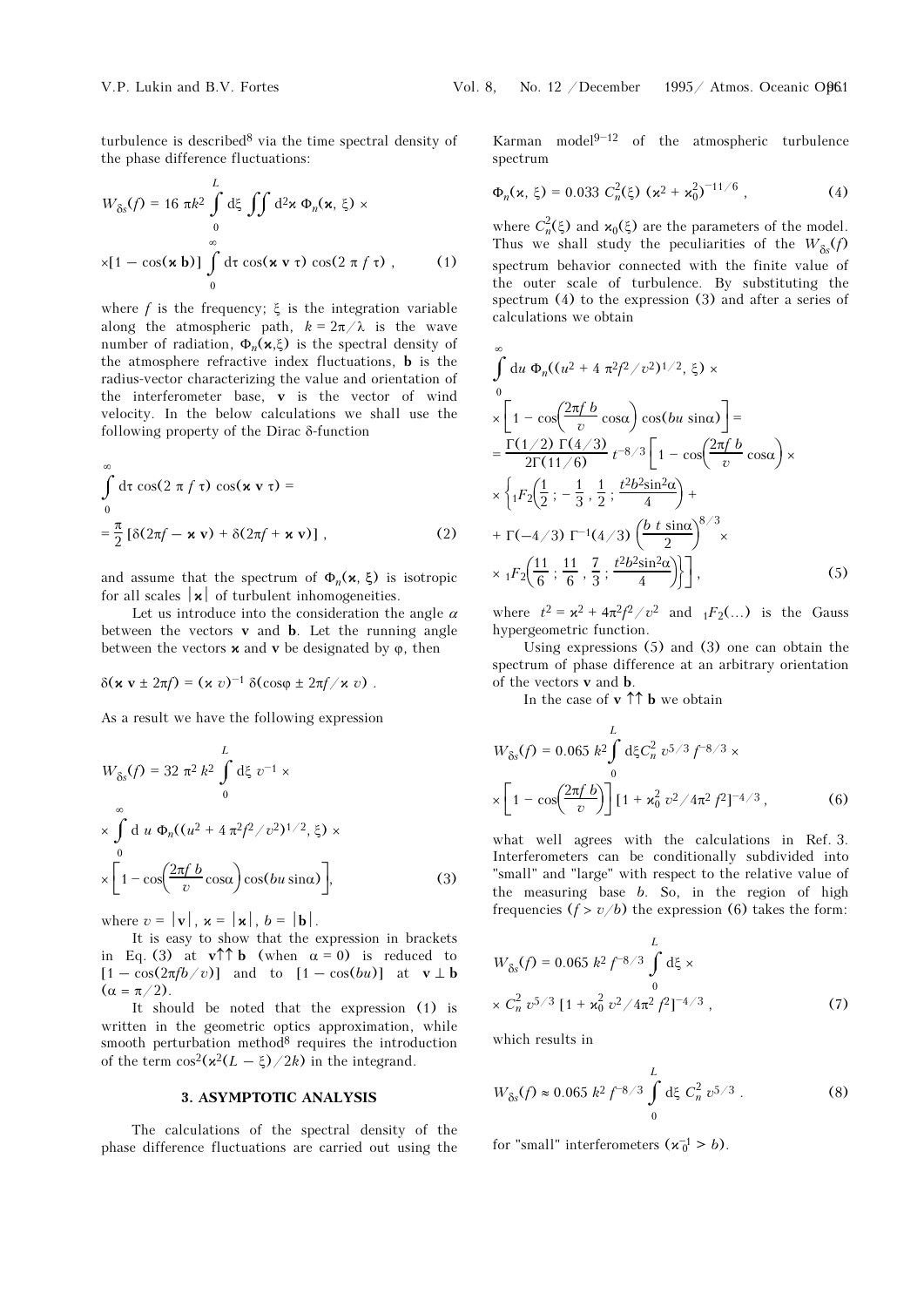In the low-frequency range  $(f < v/b)$ ,

$$
W_{\delta s}(f) \approx 1.29 \; k^2 \; b^2 \; f^{-2/3} \int_0^L d\xi \times
$$
  
 
$$
\times \; C_n^2 \; v^{-1/3} \; [1 + \varkappa_0^2 \; v^2 / 4\pi^2 \; f^2]^{-4/3} \;, \tag{9}
$$

for "small" interferometers 
$$
(b < \mathbf{x}_0^{-1})
$$
 the spectrum  
\n
$$
L
$$
\n
$$
W_{\delta s}(f) \approx 1.29 k^2 b^2 f^{-2/3} \int_0^L d\xi C_n^2 v^{-1/3}
$$
\n(10)

keeps the power-law form, while if the interferometer is "large" (or  $\mathbf{x}_0^{-1}$  is comparable with b)

"large" (or 
$$
\mathbf{x}_0^{-1}
$$
 is comparable with *b*)  
\n
$$
W_{\delta s}(f) \approx 174 \ k^2 b^2 f^2 \int_0^L d\xi C_n^2 \mathbf{x}_0^{-8/3} v^{-3}.
$$
\n(11)

Thus, the spectrum of phase difference fluctuations (at  $\mathbf{b} \uparrow \uparrow \mathbf{v}$ ) for "large" interferometers can have singularities.

Now consider in move detail the opposite case  $\mathbf{v} \perp \mathbf{b}$ ,  $\alpha = \pi/2$  in Eqs. (3) and (5). In this case we have the following expression:

$$
W_{\delta s}(f) = 16 \pi^2 k^2 0.033 \frac{\Gamma(1/2) \Gamma(4/3)}{2\Gamma(11/6)} \times
$$
  
\n
$$
\times \int_{0}^{L} \frac{d\xi}{v} C_{p}^{2} t^{-8/3} \times \left[ 1 - \left\{ {}_{1}F_{2} \left( \frac{1}{2} ; -\frac{1}{3}, \frac{1}{2} ; \frac{t^2 b^2}{4} \right) + \right. \right.
$$
  
\n
$$
+ \frac{\Gamma(-4/3)}{\Gamma(4/3)} \left( \frac{b}{2} t \right)^{8/3} \left( {}_{1}F_{2} \left( \frac{11}{6} ; \frac{7}{3}, \frac{11}{6} ; \frac{t^2 b^2}{4} \right) \right) \right]. \quad (12)
$$

We can consider the following asymptotic form of the Eq.  $(12)$  when

$$
b \ t = (\varkappa_0^2 \ v^2 + 4\pi^2 \ f^2 \ b^2 / v^2) \ll 1 \ , \tag{13}
$$

i.e., simultaneously at low frequencies and  $\mathbf{x}_0^{-1} > b$ , so we have

we have  
\n
$$
W_{\delta s}(f) \approx 6.58 \; k^2 \; b^2 \int_0^L d\xi \; C_n^2 \; v^{-1} \left( \varkappa_0^2 + 4\pi^2 f^2 / v^2 \right)^{-1/3} .
$$
\n(14)

Two limiting cases are possible in Eq. (14):  
\n
$$
W_{\delta s}(f) \approx 6.58 \ k^2 b^2 \int_0^L d\xi C_n^2 v^{-1} \kappa_0^{-2/3}
$$
\n(15)

at  $4\pi^2 f^2 \ll \kappa_0^2 v^2$ ,

at 
$$
4\pi^2 f^2 \ll \kappa_0^2 v^2
$$
,  
\n
$$
W_{\delta s}(f) \approx 1.96 \; k^2 \; b^2 \; f^{-2/3} \int_0^L d\xi \; C_n^2 \; v^{-1/3}
$$
\n
$$
= 4\pi^2 f^2 \gg \kappa_0^2 \; v^2.
$$
\n(16)

For the arbitrary values of  $f/v$  and  $\mathbf{x}_0^{-1}$  it is necessary to use Eq.(14), which exists only in the case when  $\varkappa_0 b \ll 1$ .

If  $\mathbf{x}_0^{-1} \sim b$  (we have the case of "large" interferometers) then Eq.(12) has no a low-frequency asymptotics of the type (14).

Under conditions  $4\pi^2 f^2 \ll \kappa_0^2 v^2$  but  $b > \kappa_0^{-1}$ , the

argument in Eq. (12) is 
$$
bt = x_0b
$$
, and we obtain

\n
$$
W_{\delta s}(f) \approx 8.78 \, k^2 \int_{0}^{L} d\xi \, v^{-1} \, C_n^2(\xi) \times
$$
\n
$$
\times (x_0^2 + 4\pi^2 f^2 / v^2)^{-4/3} \left[ 1 - \left\{ {}_1F_2\left(\frac{1}{2}; -\frac{1}{3}, \frac{1}{2}; \frac{x_0^2 b^2}{4}\right) + \frac{\Gamma(-4/3)}{\Gamma(4/3)} \left(\frac{x_0 b}{2}\right)^{8/3} \left( {}_1F_2\left(\frac{11}{6}; \frac{11}{6}, \frac{7}{3}; \frac{x_0^2 b^2}{4}\right)\right) \right] \right].
$$
\n(17)

As is seen from this expression, the value  $W_{\delta s}$  is practically independent of frequency in the low frequency range  $(f \ll \varkappa_0 v)$  if  $\varkappa_0 b > 1$ .

In the high frequency range  $(f \gg v/b)$  there is no difference in the behavior of the phase difference spectrum (12) both for "small" and "large" interferometers.

# 4. ALTITUDE MODELS OF ATMOSPHERIC TURBULENCE

Only for homogeneous optical paths the above asymptotic analysis can define whether is the interferometer "large" or "small", i.e., when  $C_n^2(\xi)$  = =  $C_n^2(0)$ ,  $\varkappa_0^{-1}(\xi) = \varkappa_0^{-1}(0)$ ,  $v(\xi) = v(0)$ .

To describe the optical radiation propagation along vertical and slant optical paths, one should use Eqs. (3), (5), (6), and (12), considering that the integration variables along a propagation path are:

 $-$  intensity of turbulence  $C_n^2(\xi)$ ,

– the absolute value of wind velocity  $v(\xi)$ ,

– the value of the outer scale of turbulence  $\mathbf{x}_0^{-1}(\xi)$ 

– the angle  $\alpha$  between the vectors **v** and **b**, that corresponds to the wind turn.

However, since all these values depend not simply on the altitude but on the altitude above the sea level, the possible variations of the model should be seriously discussed from this point of view (model parameters) depending on aerography of the underlying surface.

When calculating the phase fluctuations in the stellar interferometer, the following substitution

$$
\int_{0}^{L} d\xi(\ldots) \Rightarrow \int_{H_0}^{\infty} dh(\ldots)
$$

should be made in Eqs.  $(3),(5),(6),(12)$ , where h is the running altitude,  $H_0$  is the altitude at which the interferometer receiving apertures are located over the underlying surface.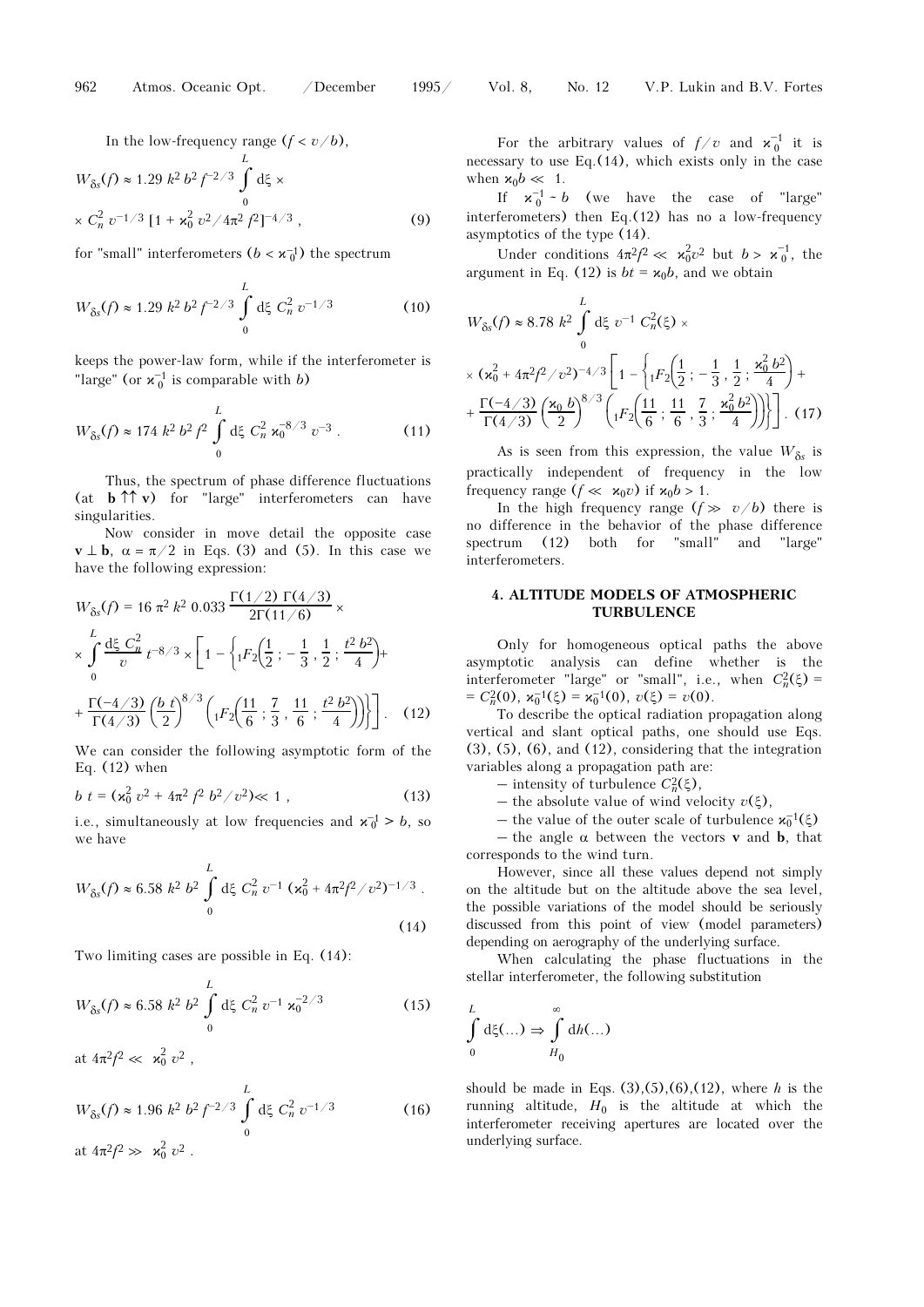When analyzing the spectra of phase difference in large interferometers based on the numerical calculations by Eqs.  $(3)$  or  $(5)$ , we must pay attention to the altitude models of the turbulent atmosphere. As concerning the choice of  $C_n^2(h)$  models no variations in calculations by Eqs. (3) or (5), we must pay attention<br>to the altitude models of the turbulent atmosphere. As<br>concerning the choice of  $C_n^2(h)$  models no variations in<br>the models used is known from literature.<sup>12–17</sup> Most vast material is available on the integral value of the turbulence intensity along vertical paths

$$
\int_{H_0}^{\infty} dh C_n^2(h) ,
$$

characterizing the size of the coherent part of the aperture (Fried's radius  $r_0$ ) for different regions of the world. Models of the altitude  $C_n^2$  profile are also characterizing the size of the coherent part of the aperture (Fried's radius  $r_0$ ) for different regions of the world. Models of the altitude  $C_n^2$  profile are also numerous.<sup>12–17</sup> There is a lack of information on the direct consideration of the underlying surface effect on the model variations.  $10^{-12}$ world. Models of the<br>numerous.<sup>12–17</sup> There is<br>direct consideration of th<br>the model variations.<sup>10–12</sup>

At the same time, sceptical attitude should be noted to the models of the atmospheric turbulence spectrum when considering the finiteness of the outer scale of turbulence and, especially, the running value of this parameter for vertical paths.<sup>18</sup> For homogeneous near-ground paths it is shown that the value  $\mathbf{x}_0^{-1}$  is finite (comparable with the height above the underlying surface).9,12 In this case, for astronomical near-ground paths it is shown that the value  $x_0^{-1}$  is finite (comparable with the height above the underlying surface).<sup>9,12</sup> In this case, for astronomical observations a number of researchers<sup>3–5</sup> consider that observations a number of researchers<sup>3-5</sup> consider that<br>the value  $\mathbf{x}_0^{-1}$  varies from hundreds of meters up to some kilometers.

At the same time, there are many observations whose results correspond to the values of the outer scale of the order of one meter.2,11,18,20,21

Undoubtedly, the outer scale of the turbulence undergoes serious variations both in the surface layer9,10 and at large altitudes.13–<sup>15</sup> Therefore the outer scale of turbulence cannot be considered as a fixed value for the entire atmosphere. Let us consider some scenarios of the outer scale variations with the altitude:

$$
\mathbf{x}_0^{-1}(h) \approx 0.4 \ h \tag{18a}
$$

$$
\kappa_0^{-1}(h) = \begin{cases} 0.4 & h \le 25 \text{ m} \\ 2\sqrt{h} & h > 25 \text{ m} \end{cases}
$$
 (18b)

$$
\mathbf{x}_0^{-1}(h) = \begin{cases} 0.4 \ h & h \le 25 \text{ m} \\ 2 \sqrt{h} & 25 \text{ m} < h \le 2000 \text{ m} \\ 88.4 \text{ m} & h > 2000 \text{ m} \end{cases} \tag{18c}
$$

$$
\mathbf{x}_0^{-1}(h) = 4/[1 + ((h - 8500) / 2500)^2], \qquad (18d)
$$

$$
\mathbf{x}_0^{-1}(h) = 5/[1 + ((h - 7500)/2500)^2]. \tag{18e}
$$

The model (18a) is recommended in Ref. 8 for small altitudes, the model (18b) has been proposed by D. Fried,<sup>12</sup> the model  $(18c)$  is a generalization of the first two models. The models (18d) and (18e) were

obtained as a generalization of the results of direct measurements in the USA, France, and Chile.12–<sup>14</sup> Similar values of this parameter have been obtained at the Mauna Kea observatory (Hawaii).<sup>15</sup> Some investigators have cast doubt on these models,  $18,12$ however, the altitude variations of the outer scale within a wide range have gained recognition what is quite justifiable instead of assigning some particular value to this parameter along an inhomogeneous path.

Of course the altitude variations of wind velocity vector are also important,<sup>19</sup> that is, both its absolute value and the angle  $\alpha$  (between **v** and **b**). In our calculations we use the generalization of the measurements results<sup>14–15</sup> on the wind velocity. value and the angle  $\alpha$  (between **v** and **b**). In our calculations we use the generalization of the measurements results<sup>14-15</sup> on the wind velocity.

As the asymptotic analysis carried out in Section 3 shows, different portions of the phase difference spectrum have different altitude behavior.

The model described in Ref. 17 is used as a model of altitude variations. To construct it, we used experimental data obtained above the ground with a smooth relief and the altitude of underlying surface above sea level about 2 km. Then the two envelope curves have been drawn, one of them over the least values of  $C_n^2$  observed. These values imply the best conditions for light propagation. Another curve envelopes the maximum  $C_n^2$  values, i.e., the poorest propagation conditions. To characterize the intermediate conditions of propagation, the third profile was constructed as the average value of the first two ones.

## 5. DISCUSSION OF THE RESULTS

Our software22 makes it possible to use effectively the whole set of models of the outer scale, turbulence intensity, and wind velocity. Among the parameters of the problem are the initial altitude  $H_0$  and the value of the interferometer base as well as the angle  $\alpha$ determining the orientation of the interferometer base. The calculations have been performed for the following interferometer bases: 3.1 m, 12 m, 36 m, 85 m, 128 m, 437 m, covering practically the entire range of operating and designed instruments. For convenience one diagram presents simultaneously three spectra of the phase difference fluctuations, namely, that at  $\alpha = 0^{\circ}$  (v  $\uparrow \uparrow$  b),  $\alpha = 90^{\circ}$  (v  $\perp$  b), and at an arbitrary value of the angle  $\alpha$ . The results of calculations are depicted in Figs. 1–4.

For the bases of 3.1 m and 12 m the calculations were made using different models of the outer scale of turbulence (see Figs. 1–2). These numerical calculations, as a whole, confirm the results of our asymptotic analysis: most variable is the phase difference spectrum at the interferometer orientation along wind (when the angle  $\alpha = 0^{\circ}$ ) in the low frequency range. At the same time, for the transverse orientation of the interferometer  $(\alpha = 90^{\circ})$  we observe practically indifferent spectral behavior in the low-frequency range. The high-frequency parts of these spectra are identical.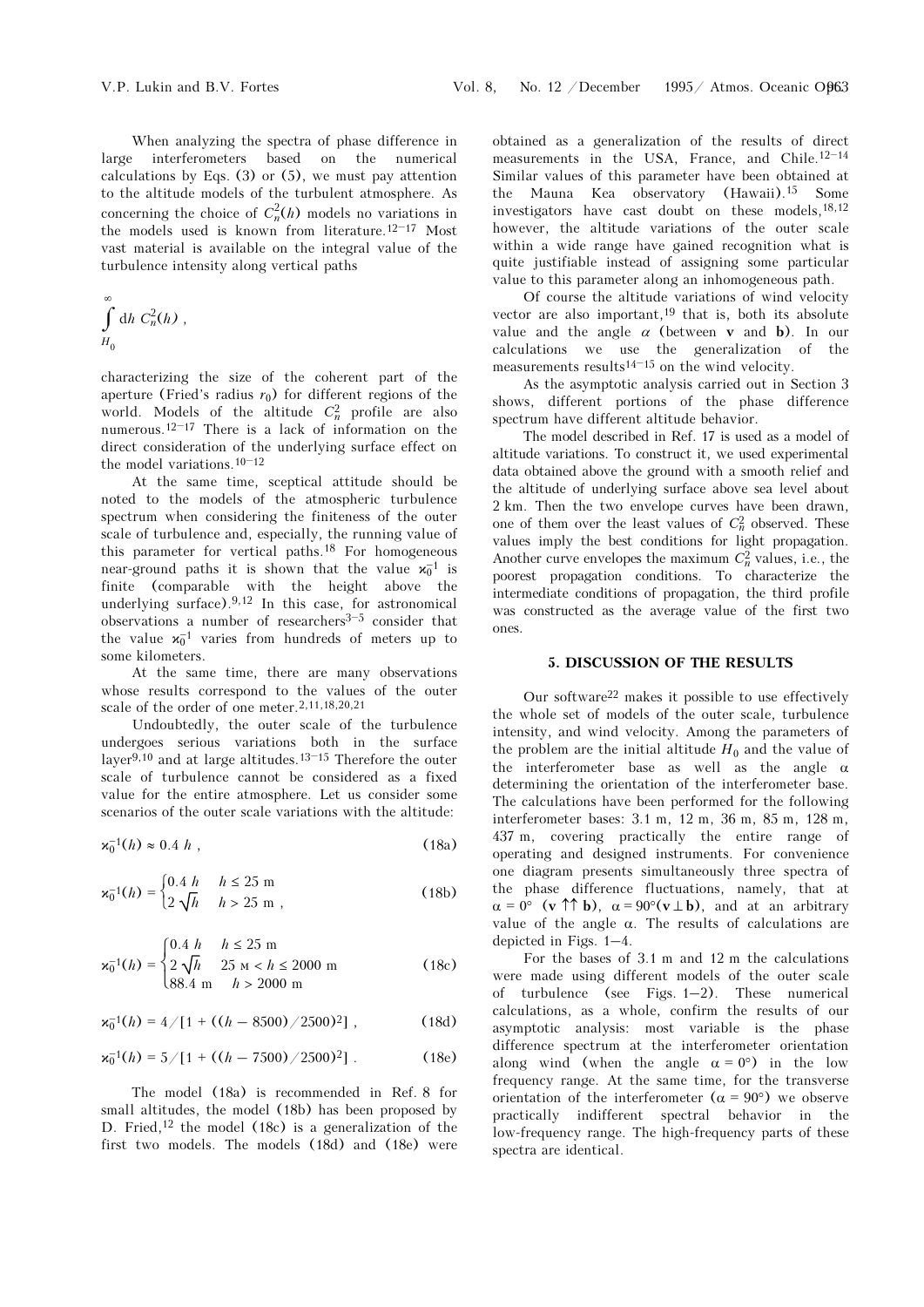

FIG. 1. The phase difference fluctuation spectra for the interferometer with the base 3.1 m. The turbulence profile corresponds to the medium conditions<sup>17</sup> of optical waves propagation in the atmosphere. Solid curves show spectra calculated for the case of the interferometer base being parallel to wind vector, dashed curves present the case of base being perpendicular to the wind velocity vector. The outer scale models  $(18a)$   $(a)$ ,  $(18b)$   $(b)$ , and  $(18c)$   $(c)$  have been used in calculations.



FIG. 2. The same as in Fig. 1 but for the interferometer with the base of 12 m.

It turned out that for all the models of altitude variation of the outer scale used one can select the averaged over the atmosphere value of the outer scale strongly affecting an optical characteristic measured. Practically for all models of the outer scale and turbulence intensity this value does not exceed  $2 - 5$  m.



FIG. 3. The spectrum of phase difference fluctuations for the interferometer with the base of 12 m. The profile of turbulence is mean.<sup>17</sup> The model  $(18b)$  of the outer scale is used. Solid, dashed, and dot-and-dash curves show the spectra at parallel, perpendicular orientations of the base relative to wind velocity and at the values of the angle  $\alpha = 10^{\circ}$  (a),  $15^{\circ}$  (b),  $20^{\circ}$  (c),  $30^{\circ}$  (*d*).

Dependence of the phase difference spectrum on the value of the angle  $\alpha$  (the angle between the vectors v and b) is also of interest. Figure 3 shows the results of calculations at different values of the angle  $\alpha$ : 10, 15, 20, 30°. Numerical calculations show that already at the angle  $\alpha$  exceeding 20° the phase difference spectrum corresponds practically to the spectrum  $W_{\delta s}(f, 90^{\circ})$ , i.e., when  $\mathbf{v} \perp \mathbf{b}$ .

In our opinion, the results from Refs. 3–5, where the phase difference spectrum has only two parts with the power-law dependences,  $f^{-2/3}$  and  $f^{-8/3}$ , correspond mostly to the phase difference spectrum at  $\mathbf{v} \perp \mathbf{b}$ , i.e., at  $\alpha = 90^\circ$ .



FIG. 4. The spectrum of phase difference fluctuations for the interferometer with the base of  $3(a)$ ,  $12(b)$ , 33 (c), and 85 m  $(d)$ . The profile of turbulence is of the best type.<sup>17</sup> The model  $(18b)$  of the outer scale is used. Solid and dashed lines show the spectra at parallel and perpendicular orientations of the base with respect to wind velocity.

We have investigated the variability of the phase difference spectra for different bases of interferometers: 3, 12, 38, and 85 m. Figure 4 shows that the increase of the interferometer base results in significant variations